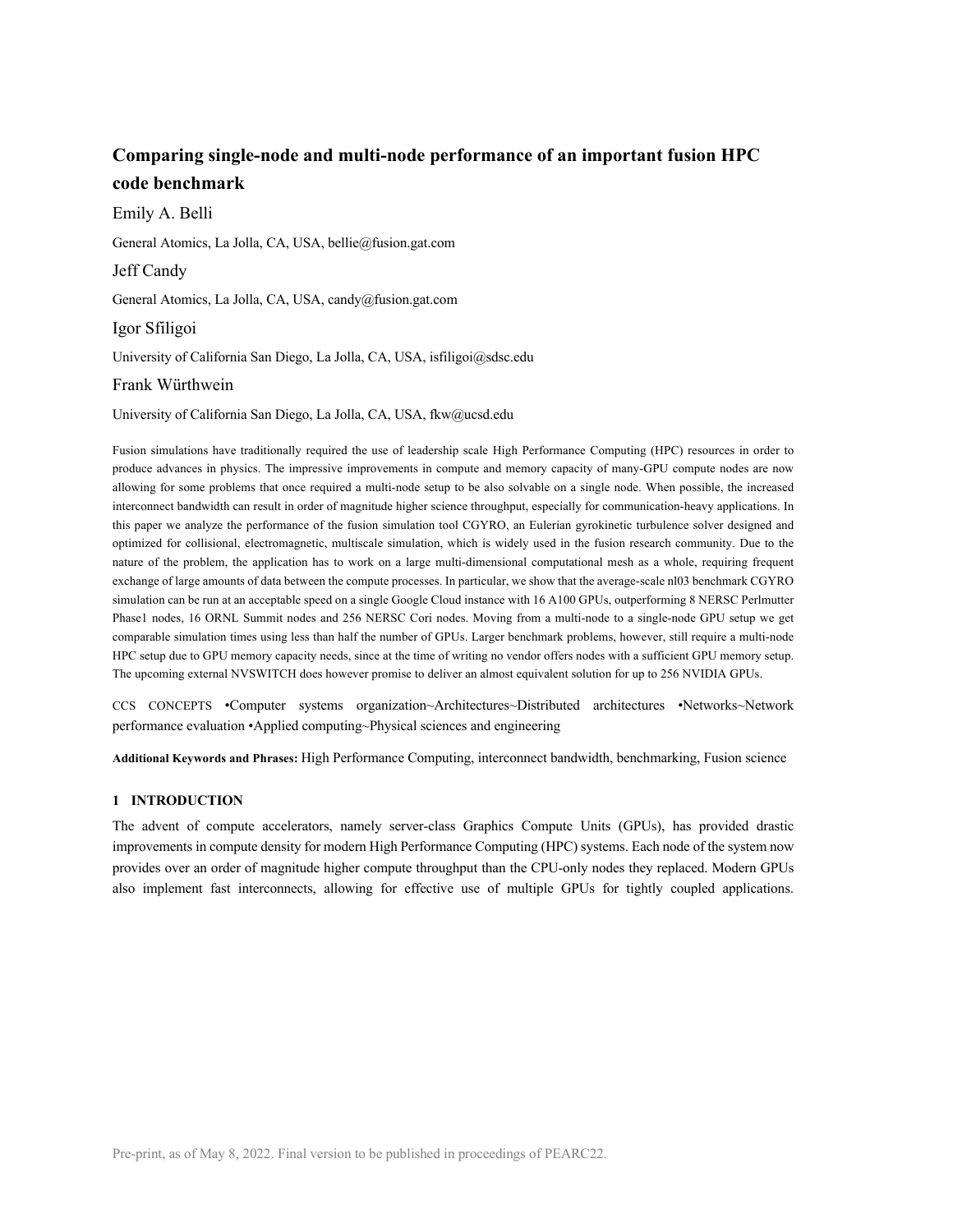Unfortunately, the off-node interconnect capacities, i.e. network adapters, did not improve at the same rate, drastically reducing the effectiveness of multi-node setups for communication-heavy scientific applications.

To showcase this discrepancy, we provide both single-node and multi-node benchmark results for the fusion simulation tool CGYRO[1,2], an Eulerian gyrokinetic turbulence solver designed and optimized for collisional, electromagnetic, multiscale simulation, which is widely used in the fusion research community. Due to the nature of the problem, the application has to work on a large multi-dimensional computational mesh as a whole, requiring frequent exchange of large amounts of data between the compute processes. High interconnect throughput between compute resources is thus as important as the compute speed of those resources. The average-scale nl03 benchmark CGYRO simulation can now be computed in reasonable time on a single node equipped with 16 NVIDIA A100 40GB GPUs, which is available as a virtual instance on the Google Cloud (GCP) [3]. We then describe multi-node setups that provide comparable time-to-solution at leadership-class HPC systems operated by the Oak Ridge National Laboratory (ORNL) and the National Energy Research Scientific Computing Center (NERSC), emphasizing the drastic reduction in compute resource effectiveness when moving from a single-node to a multi-node setup. It should be noted that those HPC systems do not offer compute nodes that could compute the nl03 benchmark case on a single node in reasonable time.

We acknowledge that while a large fraction of CGYRO simulations can fit in the tested GCP instance, the most cuttingedge simulations cannot and will continue to require multi-node, leadership-class HPC systems. That said, there are currently no on-prem resources that provide in a single node the amount of compute and GPU memory the GCP instance does. The aim of this paper is to encourage resource providers serving the fusion community to start offering compute resources of this kind, and beyond, as the drastic increase in resource effectiveness for a non-negligible subset of problems benefits all parties.

## **2 THE FUSION SIMULATION TOOL CGYRO**

Fusion energy research has made significant progress over the years, yet many fundamental aspects of its physics are still not well understood. While experimental methods are essential for gathering new operational modes, simulations are used to validate basic theory, plan experiments, interpret results on present devices, and ultimately to design future devices.

The CGYRO simulation tool operates on a 6-dimensional grid (3D space  $+ 2$  D velocity  $+ 1$  D species). The numerical discretization is spectral in the radial and binormal dimensions (kx , ky), pseudospectral in both velocity dimensions, and uses a unique 5th-order conservative upwind scheme in θ, the coordinate along the field lines. In order to concurrently utilize multiple compute resources, the problem is split in many smaller sub-problems using the Message Passing Interface (MPI) paradigm, splitting the grid using two orthogonal MPI communicators [4]. The first MPI communicator size is fixed by the problem size; it is always the value of N\_TOROIDAL (i.e. ky  $/2$ ). All the other dimensions are then lumped together and can be distributed along the other MPI communicator. At each time step, there are several interleaved MPI\_AllToAll and MPI\_AllReduce collective operations needed on the two MPI communicators. The MPI\_AllToAll on the first communicator is typically the most data intensive, although the MPI\_AllReduce data volume grows with the number of MPI processes and would eventually become dominant.

The ability of splitting the problem in very small sub-problems gives CGYRO a very large dynamic range, allowing it to exploit HPC systems from 10s to 1000s of independent compute units, e.g. CPUs or GPUs. Note, however, that the users are not required to assign a single MPI process per compute unit; all multi-core CPUs and larger GPUs are capable of serving several compute processes in parallel. This later mode of problem splitting has several advantages, but for the purpose of this paper we will stress the resulting reduction in communication traffic on the off-chip interconnects. Since the amount of data exchanged in the two orthogonal MPI communicators is significantly different and on-chip MPI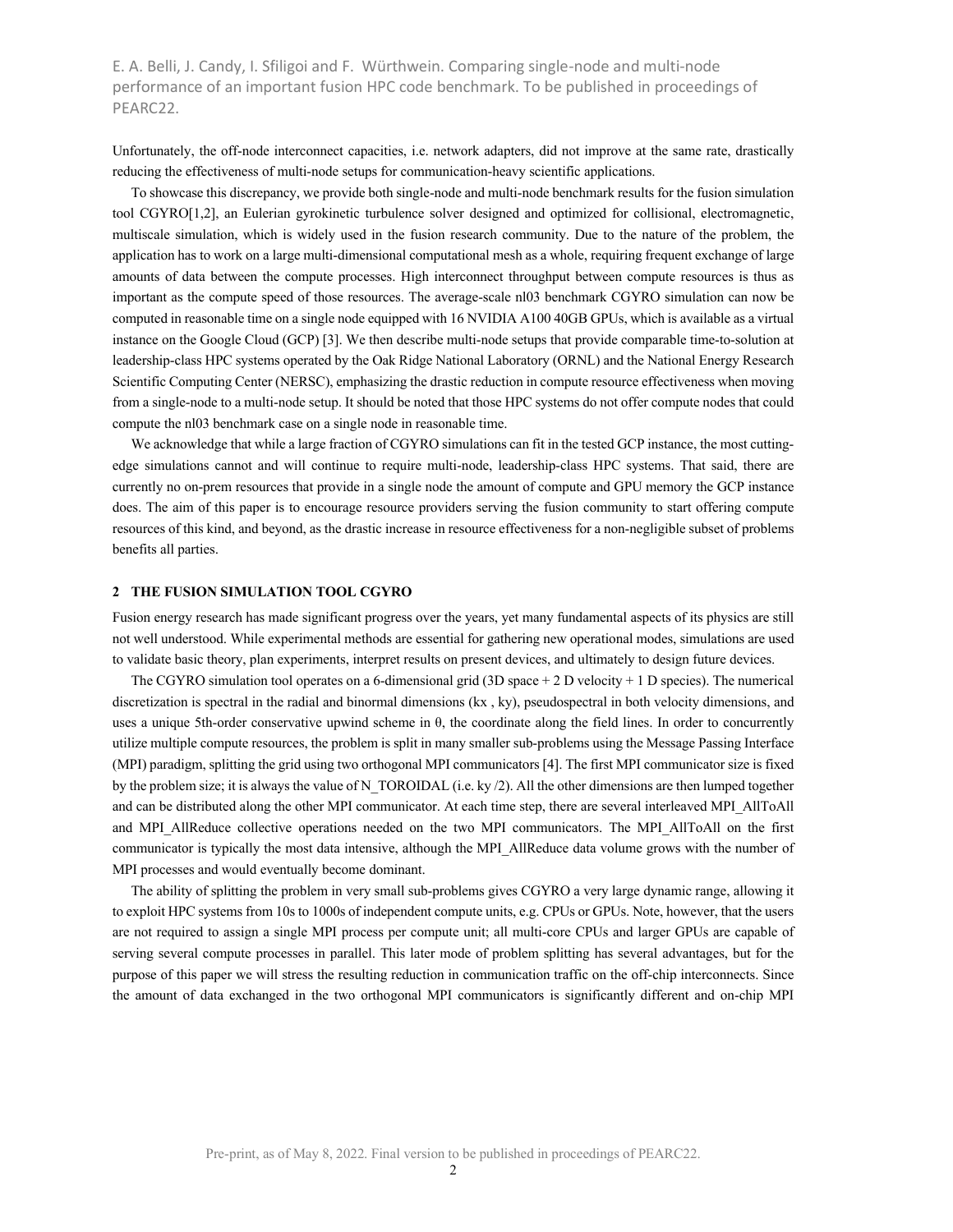communication is significantly cheaper than communication over the external interconnect, grouping several MPI processes belonging to the first MPI communicator on the same compute resource effectively reduces the total amount of traffic on the slower interconnects in most cases. But even with this optimization, the amount of data exchanged is substantial, as we will showcase later in the paper.

Fusion scientists use CGYRO for simulating a wide range of plasma phenomena, and it would be impractical to provide benchmark results for all of them. We thus focus on the nl03 benchmark input [5], which is both representative of the mainstream CGYRO simulation at the time of writing and tightly fits in the tested single-node GCP instance. Note that the main limiting factor for CGYRO simulation is the amount of available memory, and in particular GPU memory for GPUbased systems, as the (decomposed) collision matrix must fit in it, so it is a hard requirement.

## **3 SINGLE NODE PERFORMANCE**

In order to achieve a reasonable runtime we considered only GPU-based systems for this section. Moreover, the nl03 benchmark case requires at least 600 GB of GPU memory, and the best match for these requirements was the GCP a2 megagpu-16g instance [6]. It is composed of 16 NVIDIA A100-SMX4-40GB GPUs, each with a 2.4 Tbps NVLINK interconnect, which are connected through a NVSWITCH setup. The node also sports two Intel Xeon Skylake CPUs, which are connected to the GPUs using a set of 125 Gbps PCIe Gen3 links. The node is also equipped with a 100Gbps network interface, but we did not use it during the benchmark tests.

We compiled CGYRO locally using the NVIDIA SKD Toolkit and also used the included OpenMPI v3 libraries for inter-process communication. Since this was a single-node setup, no additional resource manager was needed.

Using this setup, the simulation was progressing at about 520 ms per step, out of which about 300 ms, or 57% was spent doing actual compute, and the rest was spent in inter-process communication. As can be seen, even on a single node setup the amount of time spent in communication is non-negligible, which is not entirely surprising given that during each step each GPU exchanges about 6.8GB of data with the others, mostly using the MPI\_AllToAll collective operations.

## **4 MULTI-NODE HPC PERFORMANCE**

We also have access to several leadership-class HPC systems, where we can run the nl03 benchmark CGYRO simulation. We chose to benchmark three of the most recent systems, namely the A100 GPU-based NERSC Perlmutter [6], the V100 GPU-based ORNL Summit [7] and the Xeon Phi CPU-based NERSC Cori [8]. We include a CPU-based system to emphasize the importance of keeping the interconnect and compute relative performance well balanced.

NERSC Perlmutter Phase 1 nodes each contain 4 NVIDIA A100-SXM4-40GB GPUs, each with three 800 Gbps NVLINK interconnects in a full mesh configuration. Each node also sports one AMD EPYC Milan CPU, which is connected to the GPUs using a set of 250 Gbps PCIe Gen4 links. The network interconnect of each node is provided by two 100 Gbps HPE Cray Slingshot interfaces. The system contains over 1,000 nodes, but we provide benchmark data for only up to 16 of them.

ORNL Summit nodes each contain 6 NVIDIA V100-SMX2-16GB GPUs and 2 IBM POWER9 CPUs. Each CPU is connected with 3 GPUs using a set of 400 Gbps NVLINK inter-connects in a full mesh configuration. The two NVLINK domains are then linked with a 512 Gbps interconnect inside the node. The network interconnect of each node is provided by two 100 Gbps EDR InfiniBand interfaces. The system contains over 4,000 nodes, but we provide benchmark data for only up to 32 of them.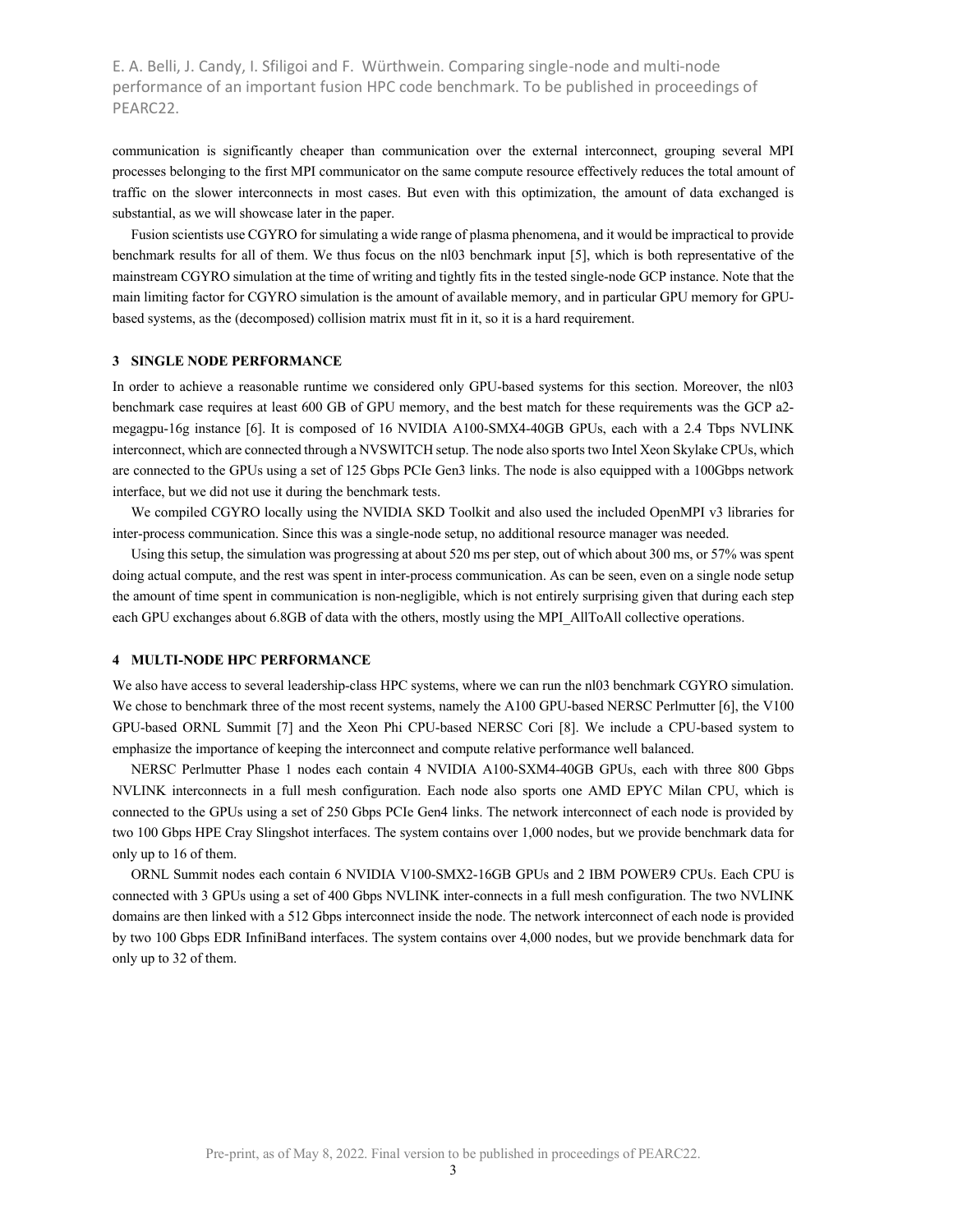NERSC Cori is an Intel Xeon Phi, also known as Knight Landing (KNL), CPU-based system with 96 GB of memory per node. Each node sports a single CPU and a 40 Gbps Aries interconnect link. The whole system is composed of over 9,000 nodes, but we provide benchmark data for only up to 256 of them.

We compiled CGYRO on each system using the system-provided tools. The NVIDIA HPC Toolkit compiler was used on the two GPU-based system, and the Intel Compiler was used on the CPU-based system. The default, recommended preinstalled MPI library and the default batch system were used on each of the three systems.

Due to insufficient GPU memory capacity, none of the nodes in these tested GPU-based HPC systems is big enough to run the nl03 benchmark CGYRO simulation on its own, so we had to run in a multi-node setup. And due to order-ofmagnitude difference in compute performance between CPUs and GPUs we did not even consider CPU-only single nodes. On the other hand, the simulation is small enough to only use a tiny fraction of the nodes in any of the HPC systems, so we do not have to worry about the effects of the network topology.

For each HPC system we picked two node counts that provided a simulation time per CGYRO step comparable to the tested single-node setup described above. In particular, we used 8 and 16 nodes on Perlmutter, 16 and 32 nodes on Summit and 128 and 256 nodes on Cori. We also added an additional Perlmutter data point where we used only two of the four GPUs, to showcase the impact of different deployment options. The measured runtimes of the three HPC systems, as well as of the GCP instance, are available in Table 1. The same table also contains the amount of data exchanged during each simulation step by each GPU and each node, so one can correlate that to the measured time spent in inter-process communication. As mentioned in Section 2, the amount of data exchanged at each step changes as one varies the level of MPI parallelism.

| The chosen multi-node data points all have an average step time that is comparable to the single-node one. |                    |                   |                      |                         |                       |                      |                       |                        |
|------------------------------------------------------------------------------------------------------------|--------------------|-------------------|----------------------|-------------------------|-----------------------|----------------------|-----------------------|------------------------|
| System                                                                                                     | Number<br>of nodes | Number<br>of GPUs | Average<br>step time | Average<br>compute time | Average<br>comm. time | Step data<br>per GPU | Step data<br>per node | Fraction in<br>compute |
| GCP $a2$ -megagpu-16g                                                                                      |                    | 16                | $520 \text{ ms}$     | $300 \text{ ms}$        | $170 \text{ ms}$      | 6.8 GB               | N/A                   | 57%                    |
| Perlmutter Phase 1                                                                                         | 8                  | 32                | $670 \text{ ms}$     | $170 \text{ ms}$        | $470 \text{ ms}$      | $3.7$ GB             | 9.5 GB                | 25%                    |
| Perlmutter Phase 1                                                                                         | 16                 | 64                | $360 \text{ ms}$     | $81 \text{ ms}$         | $250 \text{ ms}$      | $2.0$ GB             | $5.2$ GB              | 23%                    |
| Perlmutter Phase 1<br>Using only $2xA100$                                                                  | 16                 | 32                | $460 \text{ ms}$     | $160 \text{ ms}$        | $270 \text{ ms}$      | 3.7 GB               | 6.6 GB                | 35%                    |
| Summit                                                                                                     | 16                 | 96                | $540 \text{ ms}$     | $100 \text{ ms}$        | $410 \text{ ms}$      | $1.4$ GB             | $5.9$ GB              | 19%                    |
| Summit                                                                                                     | 32                 | 192               | 370 ms               | $54 \text{ ms}$         | $280 \text{ ms}$      | $0.7$ GB             | $3.2$ GB              | 15%                    |
| Cori                                                                                                       | 128                | N/A               | $750 \text{ ms}$     | $410 \text{ ms}$        | $300 \text{ ms}$      | N/A                  | $1.2$ GB              | 55%                    |
| Cori                                                                                                       | 256                | N/A               | $530 \text{ ms}$     | $250 \text{ ms}$        | $220 \text{ ms}$      | N/A                  | $0.7$ GB              | 47%                    |

Table 1: Average per nl03 CGYRO simulation step runtimes, as measured on the four systems, alongside the amount of data exchanged by each GPU and each node at each simulation step.

A graphic representation of the same data is also available in Figure 1, from which it is obvious that moving from single-node to multi-node GPU setups incurs a significant inter-process communication penalty, i.e. the ratio between time spent on compute vs total time spent for each step (labeled as "Fraction in compute") is significantly lower for the multinode setups. This is especially obvious when each node hosts many GPUs, which have a significantly lower ratio between compute throughput and network bandwidth, and thus result in a much lower ratio between time spent on compute vs total simulation time. The CGYRO simulation progress thus becomes completely network bandwidth bound.

It is also interesting to note that the simulation run on the single GCP node setup spends about the same fraction of time on compute as the multi-node CPU-based Cori system. The 10x compute throughput difference between a single GPU and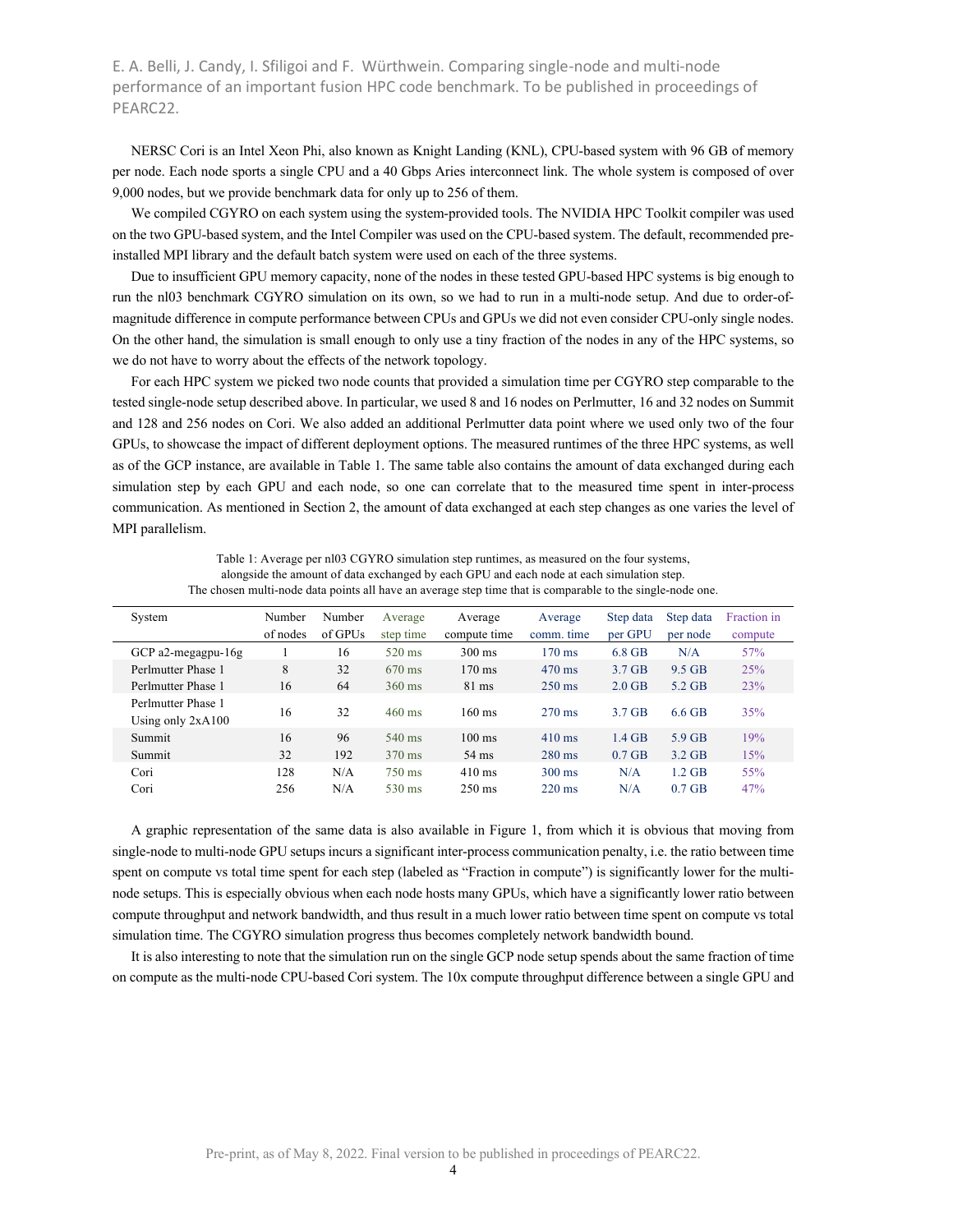a single CPU results in a comparable increase in inter-process data volume, saturating even the node-local NVLINK interconnect.



Figure 1: Graphic representation of data from Figure 1, with an emphasis on fraction of time spent on compute-only.

### **5 DISCUSSION AND CONCLUSIONS**

The switch from CPU-based to GPU-based HPC systems has provided a great improvement in computational throughput for many scientific applications. The increased computational throughput has however not been matched with the equivalent increase in interconnect throughput, especially networking on multi-node setups. While Cori had 40 Gbps of network bandwidth per CPU, Summit has less than 35 Gbps per GPU, even though each Summit's GPU is more than 5x faster that each Cori's CPU. The situation is slightly better on Perlmutter Phase 1 nodes, with 50 Gbps per GPU, although Perlmutter's GPUs are slightly faster than those on Summit. The net result is only limited speedup for the benchmarked fusion simulation tool CGYRO, whose algorithm is communication-heavy.

The increased computational power of GPUs does however imply that a single node, equipped with many GPUs, can now deliver the same simulation throughput as about ten (smaller) GPU-based HPC nodes, or hundreds of CPU-only HPC nodes. Since node-local, GPU-to-GPU interconnects are much faster than node-to-node interconnects, CGYRO problems that can fit in a single node can still fully benefit from the computational throughput improvements, resulting in comparable simulation times using less than half the number of GPUs. We verify this assertion by benchmarking the nl03 test case, which is representative of the mainstream CGYRO fusion simulations at the time of writing.

Finding nodes large enough to fit the desired problem is however not trivial. Recent HPC systems seem to prefer to deploy a larger number of smaller nodes, and we had to rent an instance from a commercial Cloud provider to run the nl03 benchmark case, instead. While the path chosen by the leadership-scale HPC centers is probably a good one for solving large, cutting-edge HPC problems, since most of the benefits of a large node are lost when one has to use many of them, we believe it is a missed opportunity for effectively solving mainstream fusion problems, which represent the bulk of CGYRO compute by number.

In summary, we show that large GPU-based nodes provide excellent value for mainstream fusion CGYRO simulations. And we expect that other communication-heavy HPC applications working on modest-sized problems would behave similarly. We thus encourage resource providers to consider such setups when procuring new systems, especially when supporting fusion science compute.